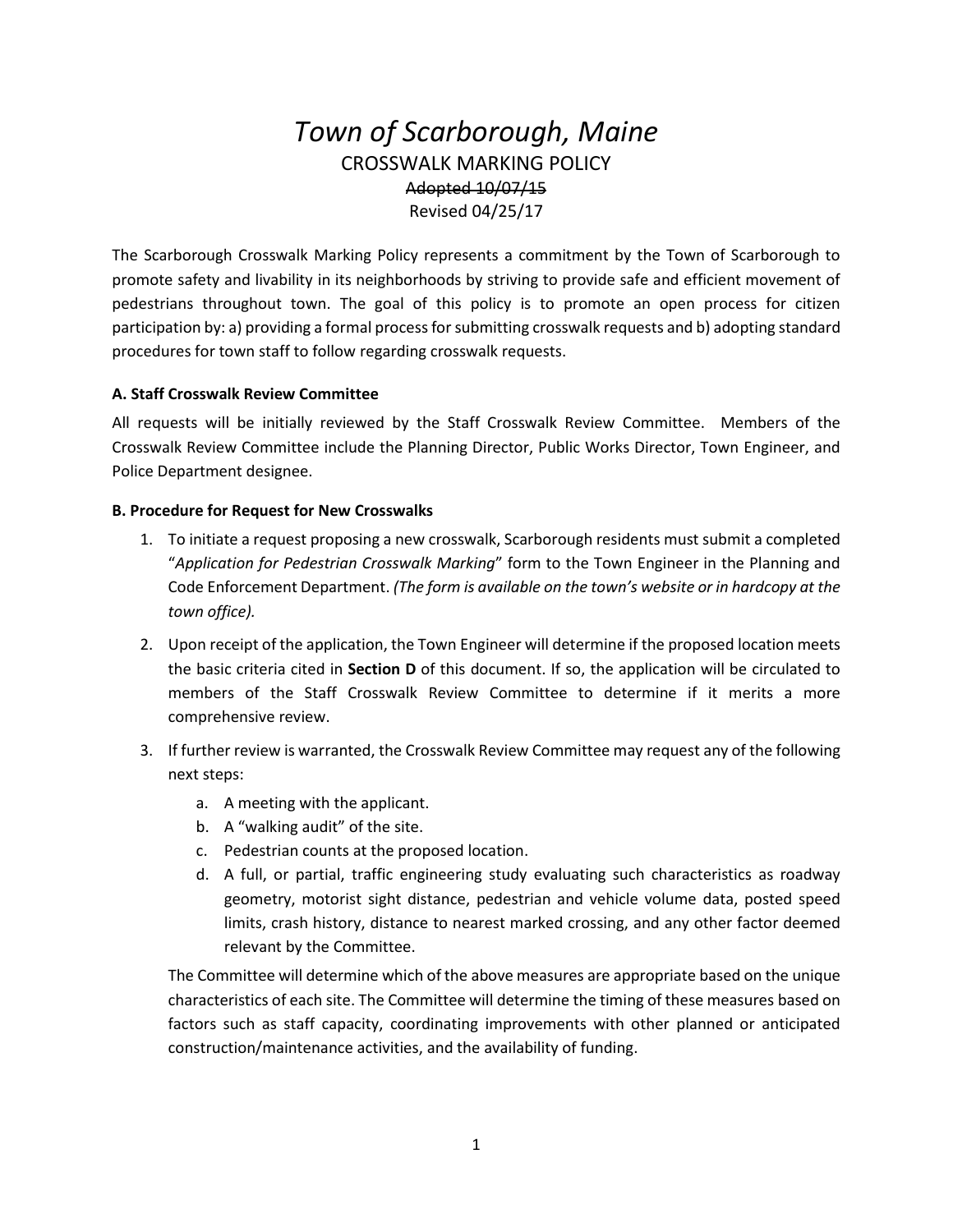#### **C. Procedure for Staff Response to Request**

- 1. If it is determined the request warrants further consideration by the Committee, the applicant will be directly notified. A final determination letter will also be sent when the Committee reaches a decision on the proposed location.
- 2. If it is determined by the Town Engineer that the proposed location does *not* warrant a full review by the Committee, a determination letter regarding the matter will be sent to the requestor.

## **D. Site Criteria**

 $\overline{a}$ 

- 1. In order for an "*Application for Pedestrian Crosswalk Marking*" form to be complete, the proposed location must meet **one** or more of the following site-specific criteria – the strongest applications will likely meet multiple criteria. *(Please note: the criteria below are only used to determine whether a crosswalk proposal will be considered for further review by the Committee. Every crosswalk location is unique and the Committee will evaluate each request independently if warranted).*
	- a. The location is adjacent to a school and is part of an established walking route to/from the school.
	- b. The location is part of an established Walking School Bus (WSB) route to/from a nearby school.
	- c. The location is adjacent to a public park, playground, or other such public recreation area.
	- d. The location is adjacent to, or part of, a designated trail system.
	- e. The location is adjacent to a community center, library, or other high use public facility.
	- f. The location experiences, or is expected to experience, "high pedestrian volume."<sup>1</sup>
	- g. The location experiences, or is expected to experience, high pedestrian volumes for vulnerable demographic groups, such as children, or handicapped/disabled persons.
	- h. The location is adjacent to a senior housing facility or nursing home.
	- i. The location has experienced one or more pedestrian crashes with motor vehicles in the last five years.<sup>2</sup>
	- j. The location is within a village center area.
	- k. The location has been identified or recommended in previous town plans or traffic studies.
	- l. The location has been identified as part of a formal development review process or similar development opportunity.

*<sup>1</sup> "High pedestrian volume" may be seasonal, or occur at specific intervals throughout the day. The Crosswalk Review Committee will use a consistent approach, and its best professional judgment, to determine whether high pedestrian volumes are present at any given location. If warranted, pedestrian counts may be conducted to provide a more detailed assessment.*

*<sup>2</sup> Information on bicycle and pedestrian crashes can be found in the "Biking & Walking" section of MaineDOT's website here[: http://www.maine.gov/mdot/bikeped/safety/.](http://www.maine.gov/mdot/bikeped/safety/)*